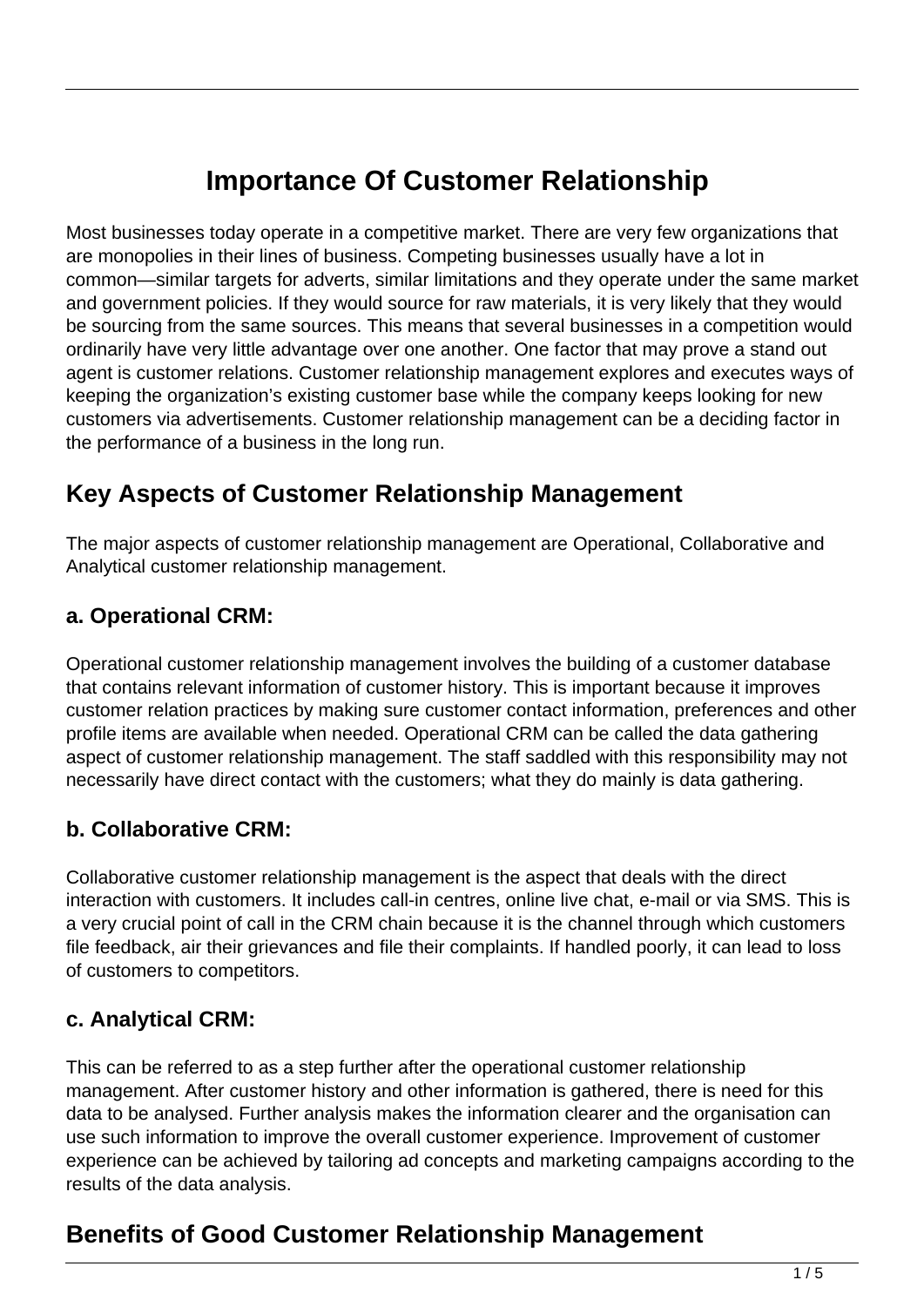Customer relationship management makes it possible to not only have lots of information about customers; it helps to bring such information to use in improving customer satisfaction. No matter who is attending to the customers at any point in time, there is quick access to information and customer history when needed. In summary, CRM makes customer information readily available in a well-organized form.

Beyond making information readily available, customer relationship management helps to ensure that equal quality and quantity of data is available to all customer relations personnel. If a customer has to interact with a different representative every time, the customer would not need to go over the processes or information they have gone through with the other representatives. The personnel simply have to access the customer's information to be familiar with the ongoing process and take it up from there. The customer in question may not even notice they're dealing with different personnel.

With customer relationship management, customer service consumes less time. A lot of customers get disenchanted when they lodge complaints and the customer relations personnel seem to take forever to proffer solutions. This alone can make a customer consider switching over to a rival organization. With the huge database available through CRM, customers' issues would be sorted out a lot faster. If the attending personnel is unable to obtain a solution, they can use the communication systems available to source for answers from more experienced personnel.

## **Impact of Quality Management Systems on Crm**

Quality management systems can serve as a good launching pad for an organization's customer relationship management. First, if an organization ensures top quality of its products through any of the various standard procedures available, a level of customer satisfaction can be guaranteed.

To achieve maximum effect of quality management systems, the organization should adopt one of the major standard procedures applicable internationally. This is important because of the possibilities made available by the internet. Competition is never far away, even if they are on another continent. Therefore organizations must pursue a worldwide standard of quality management.

Another important aspect of quality management is in the quality of customer relations or customer interaction. This should be considered as a whole other aspect of quality management because for most companies nowadays, the customer relations department can be so important that it seems to be another product the organization is selling. Quality management in customer relationship management will help ensure that customer interactions are kept at a top level by international standards.

## **Processes Necessary for Achieving Effective CRM**

### **Data Collection and Storage**

Deliberate and intensive data collection and storage is an important first process in achieving effective CRM. An organization should dig as deep as they can without infringing on the privacy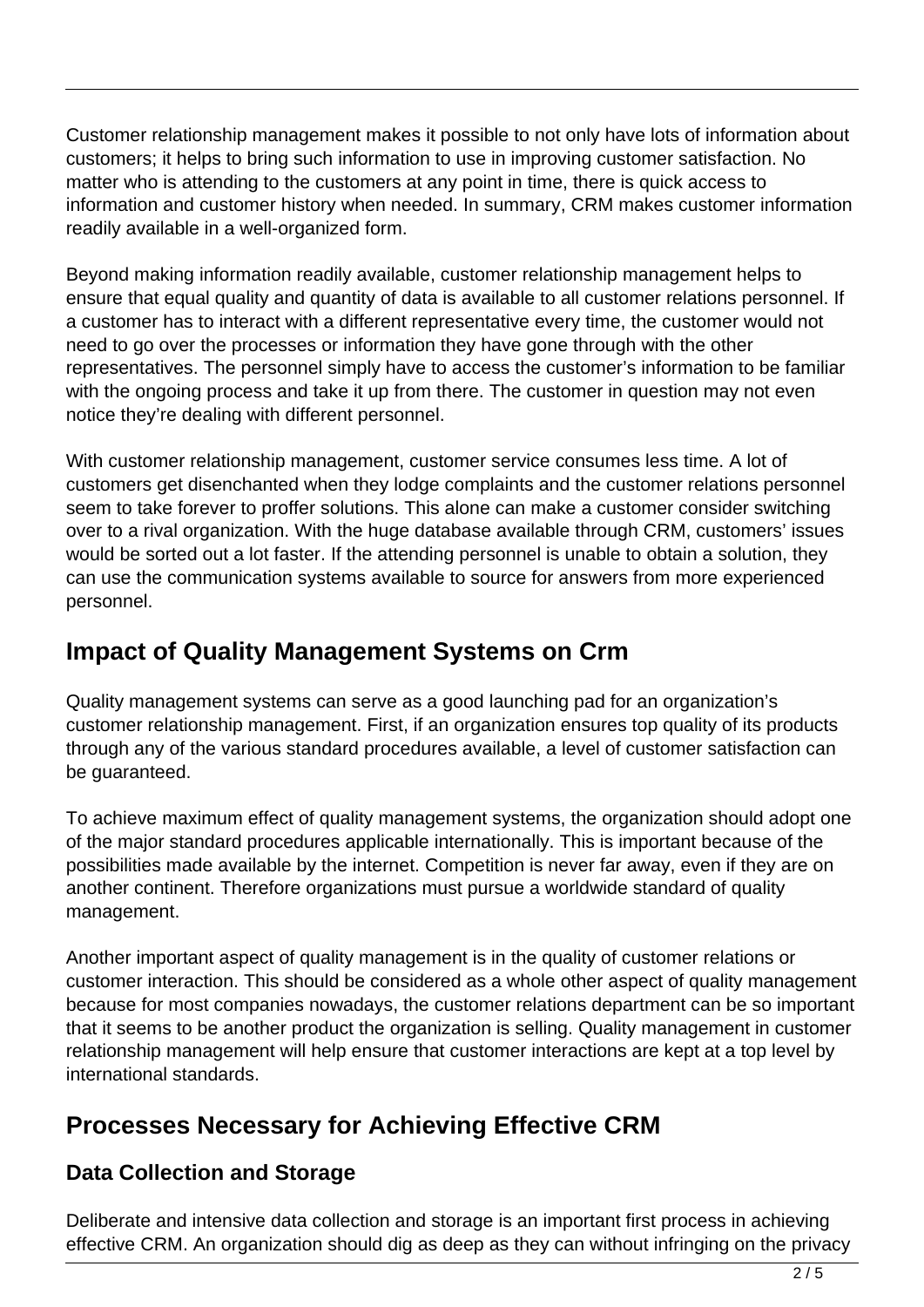or rights of the customer. This makes the information database large enough to influence decisions such as where to target adverts, what other products the organization can consider adding to their catalogue, and other details. These kind of decisions can be made when customers' Facebook, LinkedIn and other social media profiles have been researched, and the companies where they work and even their coworkers are known. This way, we won't be groping in the dark with our marketing and sales decisions.

### **Data Analysis**

Data analysis can get very complex, but there are some preliminary tasks that can be carried out. One of such is sales data analysis. This involves taking note of our highest spending customers and looking into their background information, to find out if they have any unifying factors. Do they have anything in common? If they do, we could go a bit further and take advantage of that unifying factor to bring in more customers via our ad campaigns and marketing decisions.

### **Build Relationships Through Communication**

Rather than wait for the customers to call, text or e-mail us when they have an issue or complaint about our products, we should take initiative and start the conversation. We could thank the customer for making an enquiry or patronizing our business. This way, if eventually the customer has a complaint or experiences some inconvenience while using our products, there is less likelihood that they would leave us for our competition because of that single inconvenience. This kind of arrangement can be made possible if there is enough information on the customer. Through this means, we are more certain to get more honest feedback and suggestions, because the interaction always feels like an ongoing conversation.

## **An Explanation of the Role of Internal Staff in Achieving Effective CRM**

A lot of work is involved in gathering customer data to make them readily available during customer interactions, and the importance of customer relations staff having access to product information when needed. Therefore, if customer relationship management would be successful, all hands need to be on deck. Each department must be ready to supply information when they are needed. An effective CRM needs a viable support system. Also, every employee must have a sense of responsibility towards preserving the image of the organization. This may involve them notifying the customer relations officers of any comments about the company, especially online. It is possible that some customers, rather than communicate directly, air their grievances on public forums. Company staffs that come across such comments should notify the customer relations department, who would engage such persons.

### **An Assessment of the Role of External Stakeholders in Achieving Effective CRM**

The importance of external stakeholders to an organization cannot be overemphasized. It can be said that external stakeholders are the first promoters of a business. At times, external stakeholders can determine to a large extent how a company runs its customer relations.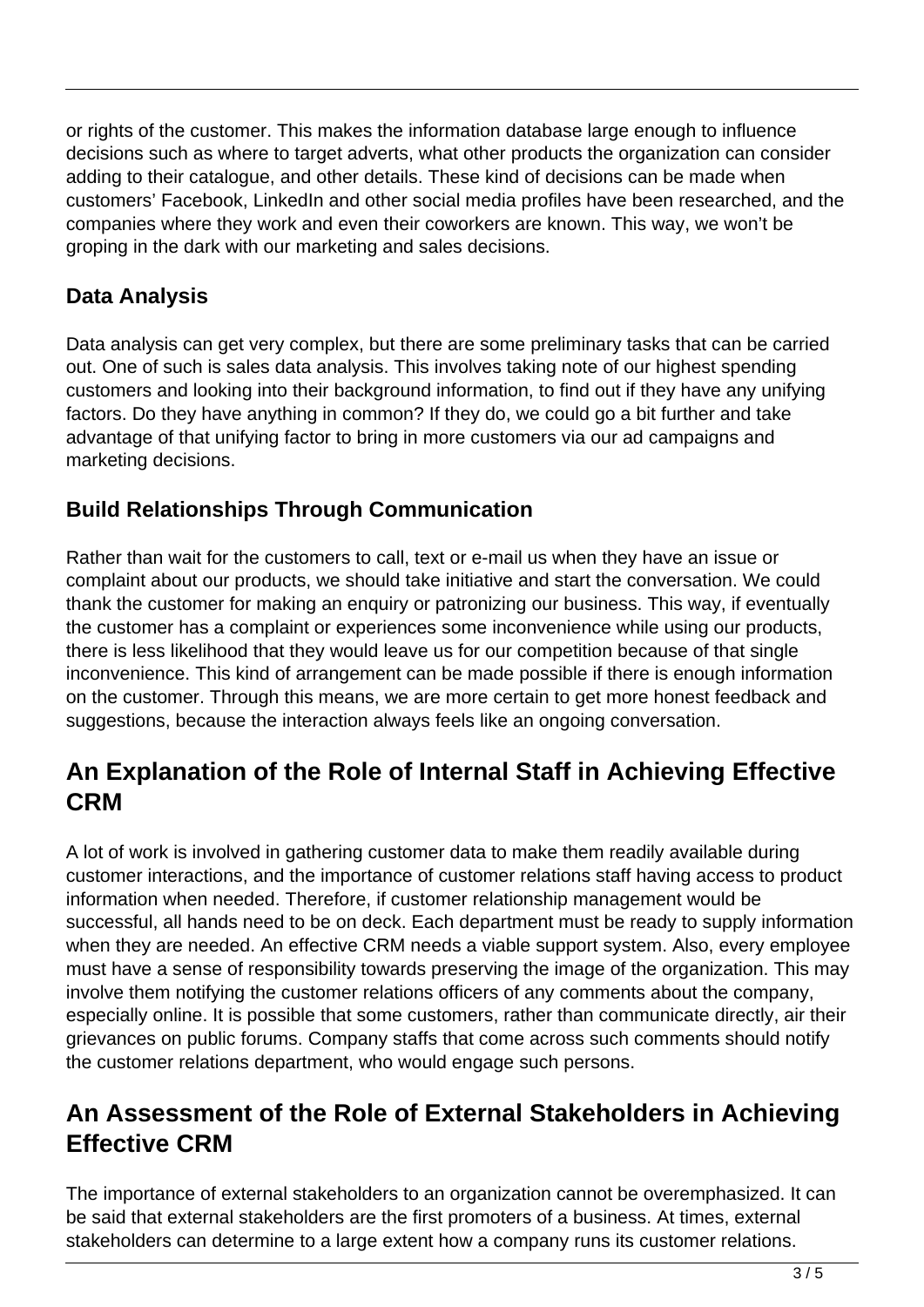External stakeholders can be shareholders, the society and the government.

For effective CRM to be achieved, there must be good communication between the organization and the external stakeholders. In CRM information is crucial; therefore external stakeholders must readily partner with the internal machinery to provide a formidable customer support system.

## **Analysis of the Use of Loyalty Schemes to gain Information about Customers**

It is generally easier to persuade an existing customer to make another transaction than to convince a potential customer to do business with an organization for the first time. Loyalty schemes are programs that are set up as a reward mechanism for customers that have been consistent over time. This can be in form of gifts, special discounts or some other special privilege. Everyone loves free stuff and extras; therefore, in the process of making the customers apply for these loyalty schemes they could be required to volunteer certain information which could be useful for other purposes.

## **Use of Customer Information to Inform Marketing and Customer Service Policy**

When a company has adequate customer information, marketing and advertising campaigns can be tailor-made to suit the common preferences of their customers and potential customers. Furthermore, rather than undertake in mass marketing strategies, the organization can consider an individual strategy in which each customer's needs are addressed as deduced from the information acquired. This way, customer loyalty is guaranteed to a much larger extent. The customer feels that the company cares about their personal preferences.

## **A Case Study of Customer Relationship Management**

### **Review of CRM in Vodafone Limited UK**

Vodafone Ltd is one of the largest telecommunications companies in England, with a current customer population of over 35 million subscribers. Vodafone adopted the customer relationship management package "Siebel", which is a product of database specialists Wipro. What this means is that all of Vodafone's subscribers' information are stored and managed by Wipro in the Oracle Database. According to one of the principal officers at Vodafone, in a couple of years after adopting the Siebel system, the customer base increased by over 50%. This is partly due to the fact that their customer relations became more effective and the adequate information also helped in creating more targeted services.

### **Proposed Improvements to CRM Process**

It would be highly beneficial if Vodafone can be more inclusive in their customer relations approach. The processes should be broad enough to cover certain minority groups and not just the major ones.